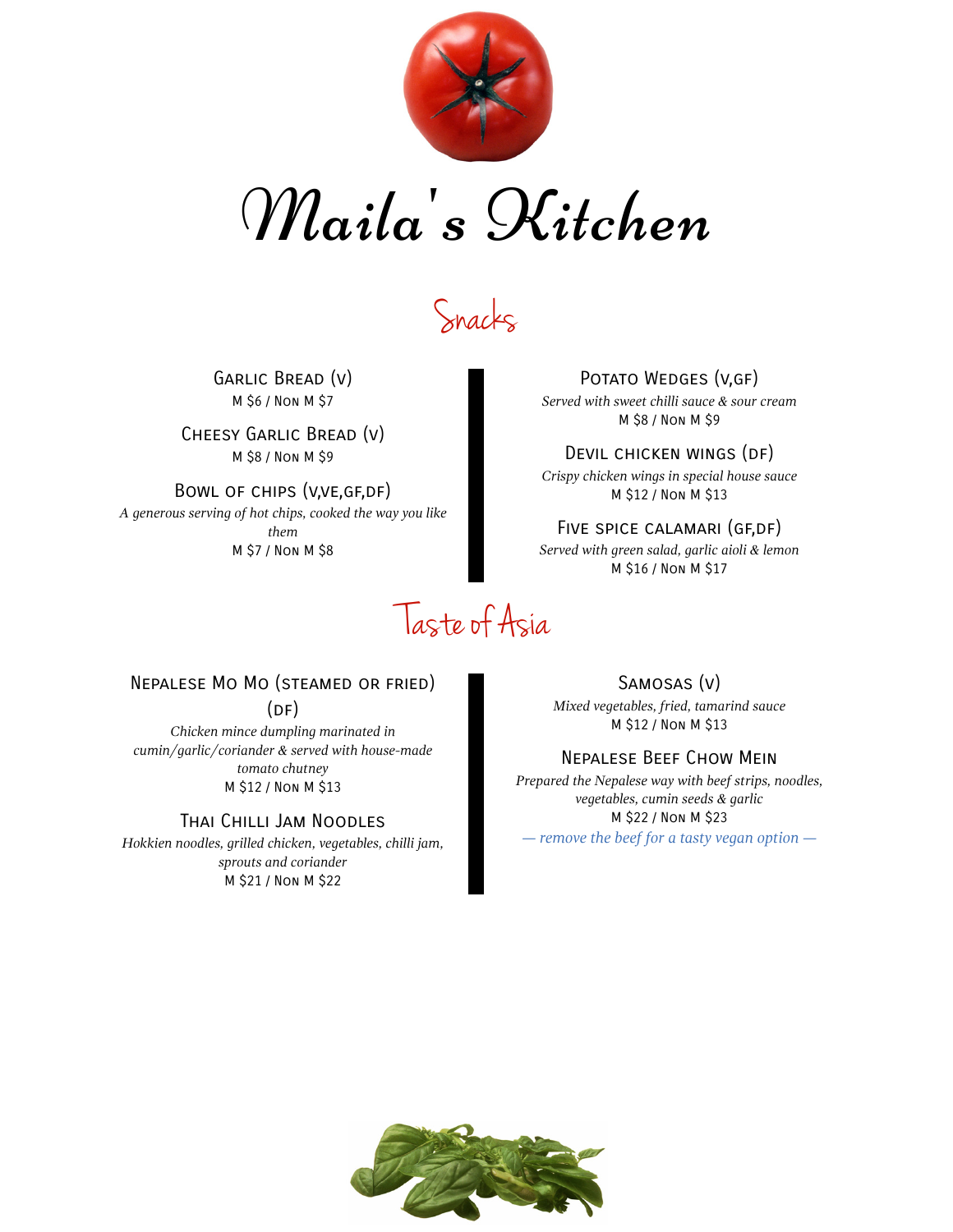

*\*\*All burgers come with hot chips\*\* \*\*Gluten free buns available on request - add \$2\*\**

*Angus beef, fresh leaves, tomato, caramelised onion, tasty cheese, pickled cucumber, seeded mustard aioli* M \$17/Non M \$18 MAILA'S SPECIAL

#### Aussie

*Angus beef, green leaves, beetroot, caramelised onion, tasty cheese, tomato w bbq sauce* M \$18 / Non M \$19

### Vegie Burger (v)

*Portobello mushroom, green leaves, sliced tomato, tomato relish, chipotle sauce, tasty cheese.* M \$17 / Non M \$18

#### Angry Angus

*Angus beef, green leaves, jalapeno, tasty cheese, tomato, chilli sauce, chilli aioli* CLASSIC BEEF THE CONSULTER STATE OF THE SAME CONSUMER STATES OF THE SAME SEARCH OF THE SAME STATES OF THE SAME<br>M \$19 / Non M \$20 M \$20 M \$19 M \$20 M \$20 M \$20 M \$20 M \$20 M \$20 M \$20 M STATES OF THE STATES OF THE STATES O

*Angus beef, crispy bacon, tomato relish, red onions, tasty cheese, green leaves* M \$19 / Non-M \$20 *— Sauce: Tomato & bbq —*

#### Portuguese Chicken

*Grilled Portuguese style chicken, slaw, pineapple, crispy bacon, tasty cheese & chipotle aioli* M \$18 / Non M \$19

Chicken Schnitty

Classic Schnitzel *house gravy* M \$20 / Non M \$21

Hawaiian Schnitzel *Bacon, jalapeno, pineapple, Napolitano sauce, melted mozzarella* M \$25 / Non-M \$26

#### Garlic Prawn Schnitzel

*Tiger prawns, creamy garlic sauce* M \$25 / Non-M \$26

PARMA RAMA SCHNITZEL

*House made Napolitano sauce, melted mozzarella on top*

M \$22 / Non M \$23

#### Boscaiola Schnitzel

*Bacon, mushroom, garlic, white wine creamy sauce* M \$24 / Non M \$25

\*\*Swap salad & chips for veg & mash potato: Add \$5\*\*

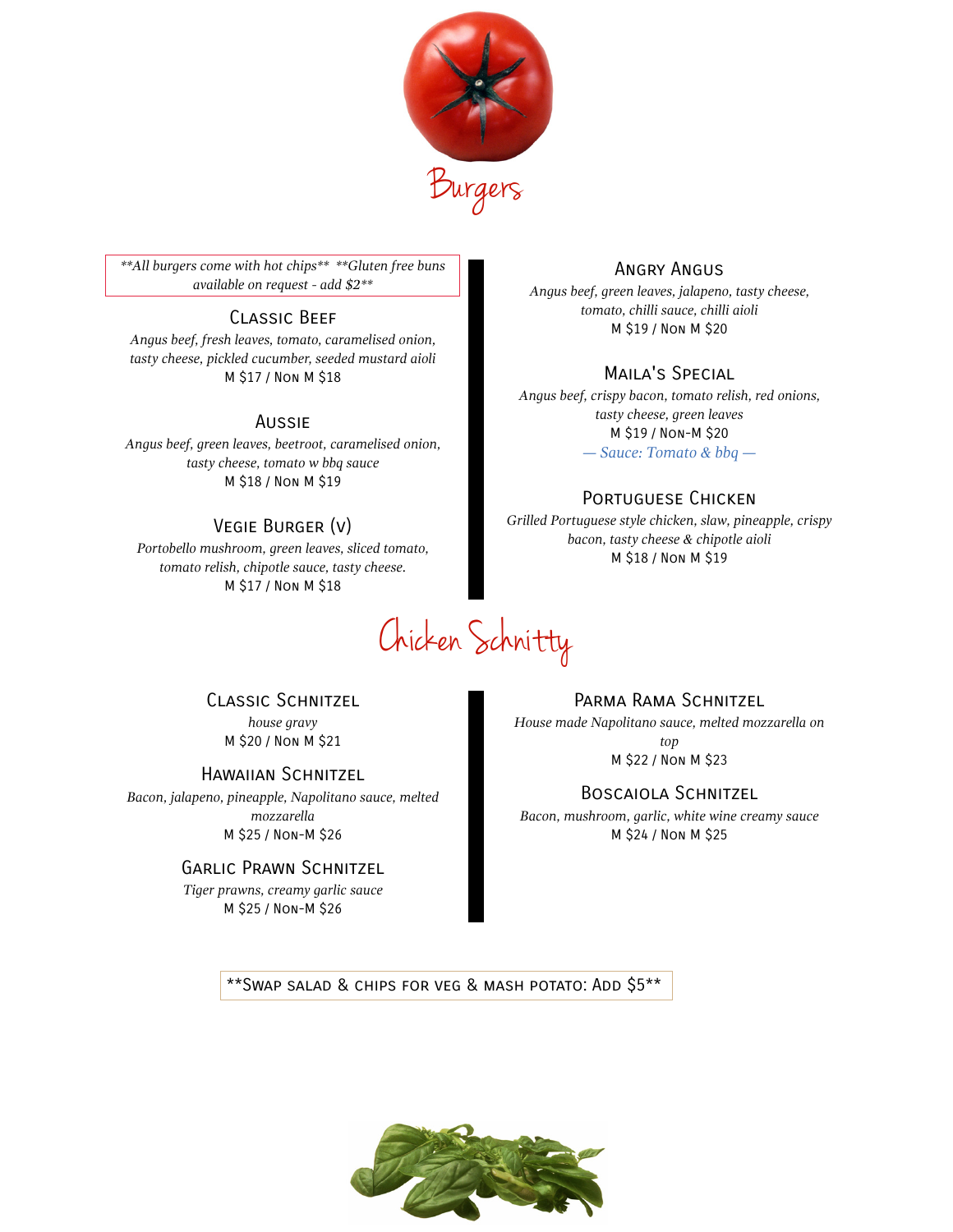

#### SCOTCH FILLET (GF)

*Char-grilled, garden salad, hot chips, house gravy* M \$33 / Non M \$34

*— \$2 Add Sauce: Mushroom, Pepper, Diane, Bernaise —*

#### Meat Lover's Delight

*Garlic & rosemary grilled lamb, Spanish chorizo and Portuguese marinated chicken served with chips, garden salad with pico di gallo (tomato, red onion, jalapeno, coriander, lime juice).* M \$30 / Non M \$31

#### Rump (gf,)

*Char-grilled, garden salad, hot chips, house gravy* M \$25 / Non M \$26 *— \$2 Add Sauce: Mushroom, Pepper, Diane, Bernaise —*

#### Portuguese Chicken Maryland

*Grilled chicken w creamy mash, broccolini, peri peri sauce* M \$22 / Non M \$23

\*\*Swap salad & chips for veg & mash potato: Add \$5\*\*

From the Sea

#### Skip's Fish & Chips

*Beer battered flathead, garden salad, chips, lemon & tartare sauce* M \$22 / Non M \$23

*Double crunch prawns, served with warm soft tacos, tomato & avocado salsa, baby herbs and a drizzle of lime.* M \$24 / Non M \$25

#### Teriyaki Salmon

*Grilled salmon, creamy mash, broccolini, crispy enoki, teriyaki deglaze, toasted seeds* PRAWN TACOS *teriyaki degiaze, toastea s*<br>M \$29 / Non M \$30



#### SPAGHETTI BOSCAIOLA

*Spaghetti, wild mushrooms, crispy bacon, creamy garlic white wine sauce, parmesan cheese*

#### Marinara Risotto

*House-cooked risotto, calamari, prawns & NZ mussels, house-made Napolitano sauce, basil oil & parmesan cheese* M \$25 / Non M \$26

#### M \$24 / Non M \$25 SPINACH & RICOTTA RAVIOLI (V)

*Baby spinach, pine nuts, cherry tomato, crispy kale, cooked in olive oil & finished with butter.* M \$22 / Non M \$23